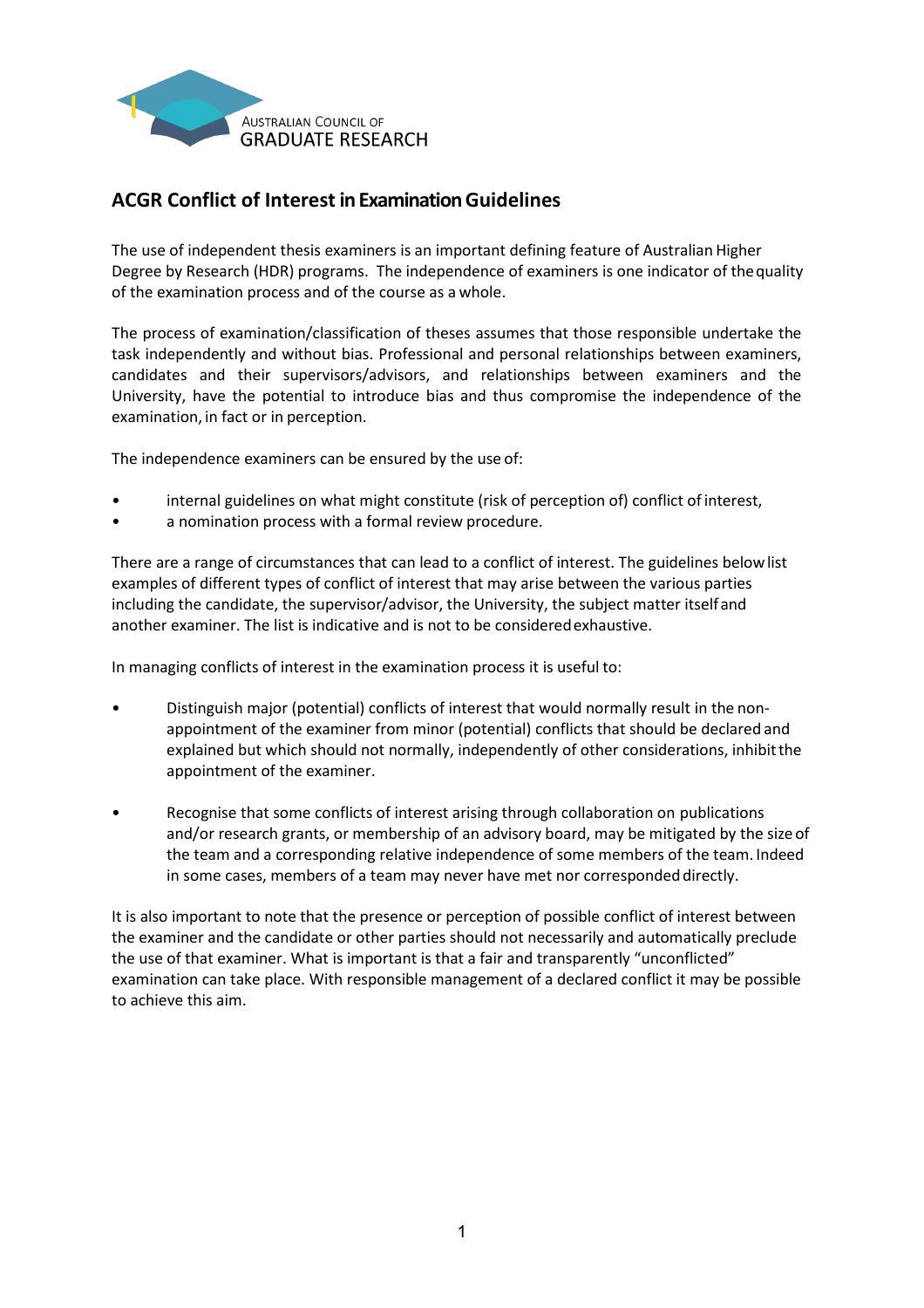

## **Conflicts of Interest**

Listed below are examples of different types of conflict of interest that may arise betweenthe examiner and various parties including the candidate, the supervisor/advisor, the University,the subject matter itself and another examiner. The list is indicative and is not to be considered exhaustive.

٦

|      | A. Conflict with the Candidate                                                                                                                                                      |              |  |
|------|-------------------------------------------------------------------------------------------------------------------------------------------------------------------------------------|--------------|--|
|      | Working relationship                                                                                                                                                                |              |  |
| A1.  | Examiner has co-authored a paper with the candidate within the last five                                                                                                            | <b>MAJOR</b> |  |
|      | years                                                                                                                                                                               |              |  |
| A2.  | Examiner has worked with the candidate on matters regarding the thesise.g.<br>previous member of the advisory team                                                                  | MAJOR        |  |
| A3.  | Examiner has employed the candidate or been employed by the candidate<br>within the last five years                                                                                 | <b>MAJOR</b> |  |
| A4.  | Examiner is in negotiation to directly employ or be employed by the candidate                                                                                                       | <b>MAJOR</b> |  |
| A5.  | Examiner has acted as a referee for the candidate for employment                                                                                                                    | <b>MAJOR</b> |  |
|      | Personal relationship                                                                                                                                                               |              |  |
| A6.  | Examiner is a known relative of the candidate                                                                                                                                       | <b>MAJOR</b> |  |
| A7.  | Examiner is a friend, associate or mentor of the candidate                                                                                                                          | <b>MAJOR</b> |  |
| A8.  | Examiner and the candidate have an existing or a previous emotional                                                                                                                 | <b>MAJOR</b> |  |
|      | relationship of de facto, are co-residents or are members of a common                                                                                                               |              |  |
|      | household                                                                                                                                                                           |              |  |
|      | Legal relationship                                                                                                                                                                  |              |  |
| A9.  | Examiner is or was married to the candidate                                                                                                                                         | MAJOR        |  |
| A10. | Examiner is legally family to the candidate (for example, step-father, sister-in-<br>law)                                                                                           | <b>MAJOR</b> |  |
| A11. | Examiner is either a legal guardian or dependent of the candidate or has<br>power of attorney for the candidate                                                                     | <b>MAJOR</b> |  |
|      | Business, Professional and/or Social Relationships                                                                                                                                  |              |  |
| A12. | Examiner is currently in or has had a business relationship with the candidate                                                                                                      | <b>MAJOR</b> |  |
|      | in the last five years (for example, partner in a small business)                                                                                                                   |              |  |
| A13. | Examiner is in a social relationship with the candidate, such as co-Trustees of<br>a Will or god-parent                                                                             | <b>MAJOR</b> |  |
| A14. | Examiner has a current professional relationship, such as shared membership<br>of a Board or Committee (including editorial and grant decision boards), with<br>the candidate       | <b>MINOR</b> |  |
| A15. | Examiner has had personal contact with the candidate that may give rise to<br>the perception that the examiner may be dealing with the candidate in a less<br>than objective manner | <b>MINOR</b> |  |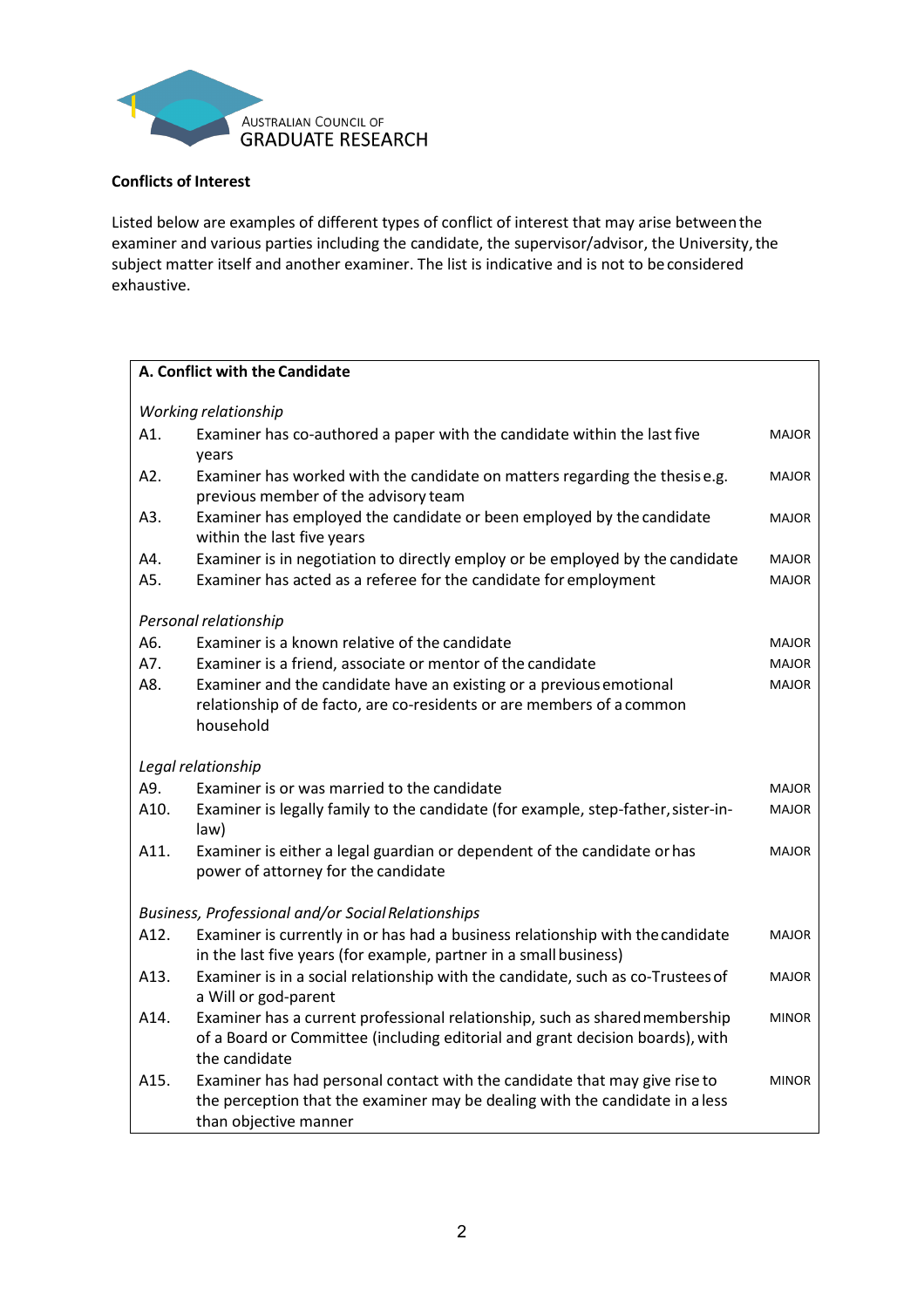

| <b>B. Conflict with the Supervisor/Advisor</b> |                                                                                  |                    |  |  |
|------------------------------------------------|----------------------------------------------------------------------------------|--------------------|--|--|
| <b>Working Relationship</b>                    |                                                                                  |                    |  |  |
| B1.                                            | Examiner was a candidate of the supervisor within the past five years            | <b>MAJOR</b>       |  |  |
| B <sub>2</sub> .                               | Examiner has co-supervised with the supervisor in the past five years            | <b>MAJOR</b>       |  |  |
| B3.                                            | Examiner holds a patent with the supervisor granted no more than eight years     | <b>MAJOR</b>       |  |  |
|                                                | ago and which is still in force                                                  |                    |  |  |
| B4.                                            | Examiner had directly employed or was employed by the supervisor in the          | MAJOR              |  |  |
|                                                | past five years                                                                  |                    |  |  |
| B5.                                            | Examiner holds a current grant with the supervisor                               | MAJOR <sup>1</sup> |  |  |
| B6.                                            | Examiner has co-authored a publication with the supervisor in the past five      | MAJOR <sup>2</sup> |  |  |
|                                                | years                                                                            |                    |  |  |
|                                                | <b>Personal Relationship</b>                                                     |                    |  |  |
| B7.                                            | Examiner is in negotiation to directly employ or be employed by the              | <b>MAJOR</b>       |  |  |
|                                                | supervisor                                                                       |                    |  |  |
| B8.                                            | Examiner is a known relative of the supervisor                                   | <b>MAJOR</b>       |  |  |
| B9.                                            | Examiner and the supervisor have an existing or a previous emotional             | <b>MAJOR</b>       |  |  |
|                                                | relationship of de facto, are co-residents or are members of a common            |                    |  |  |
|                                                | household                                                                        |                    |  |  |
| Legal Relationship                             |                                                                                  |                    |  |  |
| B10.                                           | Examiner is or was married to the supervisor                                     | <b>MAJOR</b>       |  |  |
| B11.                                           | Examiner is legally family (for example, step-father, sister-in-law) to the      | <b>MAJOR</b>       |  |  |
|                                                | supervisor                                                                       |                    |  |  |
| B12.                                           | Examiner is either a legal guardian or dependent of the supervisor or has        | MAJOR              |  |  |
|                                                | power of attorney for the supervisor                                             |                    |  |  |
|                                                | Business, Professional and/or Social Relationships                               |                    |  |  |
| B13.                                           | Examiner is currently in or has had a business relationship with the supervisor  | <b>MAJOR</b>       |  |  |
|                                                | in the last five years (for example, partner in a small business or employment)  |                    |  |  |
| B14.                                           | Examiner is in a social relationship with the supervisor, such as co-Trustees of | <b>MAJOR</b>       |  |  |
|                                                | a Will or god-parent                                                             |                    |  |  |
| B15.                                           | Examiner has a current professional relationship, such as shared membership      | <b>MINOR</b>       |  |  |
|                                                | of a Board or Committee (including editorial and grant decision boards), with    |                    |  |  |
|                                                | the supervisor                                                                   |                    |  |  |
| B16.                                           | Examiner has had personal contact with the supervisor that may give rise to      | <b>MINOR</b>       |  |  |
|                                                | the perception that the examiner may be dealing with the candidate in a less     |                    |  |  |
|                                                | than objective manner                                                            |                    |  |  |

- <sup>1.</sup> Mitigating circumstances may exist, for example where the grant in question is held by a large consortium of relatively independent researchers.
- <sup>2.</sup> Mitigating circumstances may exist, for example where the paper in question has a large author list and where the examiner and supervisor have not collaborateddirectly.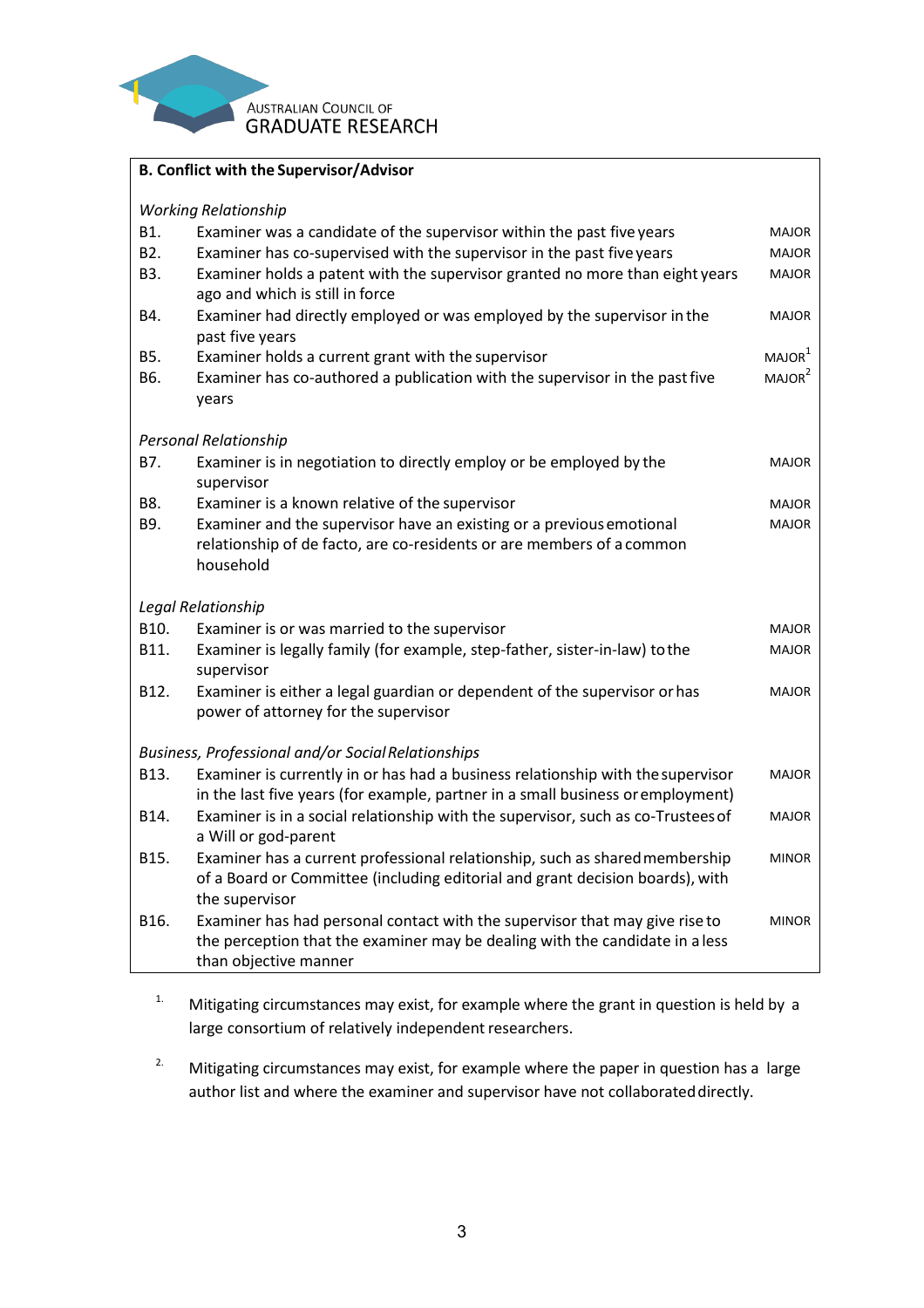

| C. Conflict with The University |                                                                                                                                                                                                                      |                    |  |
|---------------------------------|----------------------------------------------------------------------------------------------------------------------------------------------------------------------------------------------------------------------|--------------------|--|
| <b>Working Relationship</b>     |                                                                                                                                                                                                                      |                    |  |
| C <sub>1</sub>                  | Examiner is currently in negotiation with the University for a work contract<br>(other than examining thesis)                                                                                                        | <b>MAJOR</b>       |  |
| $C2$ .                          | Examiner is currently working for the University pro bono (for example, on a<br>review)                                                                                                                              | <b>MINOR</b>       |  |
| C3.                             | Examiner has examined for the University two or more times in the past 12<br>months and/or five or more times in the past five years                                                                                 | MINOR <sup>3</sup> |  |
| <b>Other Relationship</b>       |                                                                                                                                                                                                                      |                    |  |
| C4.                             | Examiner has received an Honorary Doctorate from the University within the<br>past five years                                                                                                                        | <b>MAJOR</b>       |  |
| C5.                             | Examiner graduated from the University within the past five years                                                                                                                                                    | <b>MAJOR</b>       |  |
| C <sub>6</sub> .                | Examiner has/had a formal grievance with the University                                                                                                                                                              | <b>MAJOR</b>       |  |
| Professional Relationship       |                                                                                                                                                                                                                      |                    |  |
| C7.                             | Examiner is a current member of staff or has a current Honorary, Adjunct or<br>Emeritus position with the University or has had such a position during the<br>candidature of the candidate or in the past five years | <b>MAJOR</b>       |  |
| C <sub>8</sub>                  | Examiner has a current professional relationship with the University (for<br>example, membership of a Board or Committee)                                                                                            | <b>MINOR</b>       |  |
| C <sub>9</sub> .                | Examiner has a current Visiting position with The University or has had such a<br>position during the candidature of the candidate or in the past five years                                                         | <b>MINOR</b>       |  |

<sup>3.</sup> Mitigating circumstances may exist, for example where an examiner has examined candidates across different Schools of the University

| D. Conflict with the subject matter |                                                                           |              |  |
|-------------------------------------|---------------------------------------------------------------------------|--------------|--|
| Research                            |                                                                           |              |  |
| D1.                                 | Examiner has a direct commercial interest in the outcomes of the research | <b>MAJOR</b> |  |

| E. Conflict with other examiners |                                                                                                                                   |       |  |  |
|----------------------------------|-----------------------------------------------------------------------------------------------------------------------------------|-------|--|--|
| Working Relationship             |                                                                                                                                   |       |  |  |
| E1.                              | Examiner works in the same department/school as another examiner                                                                  | MAJOR |  |  |
| E2.                              | Personal Relationship<br>Examiner is married to, closely related to or has a close personal relationship<br>with another examiner | MAJOR |  |  |
|                                  | Professional Relationship                                                                                                         |       |  |  |
| E3.                              | Examiner has a professional relationship with another examiner                                                                    |       |  |  |